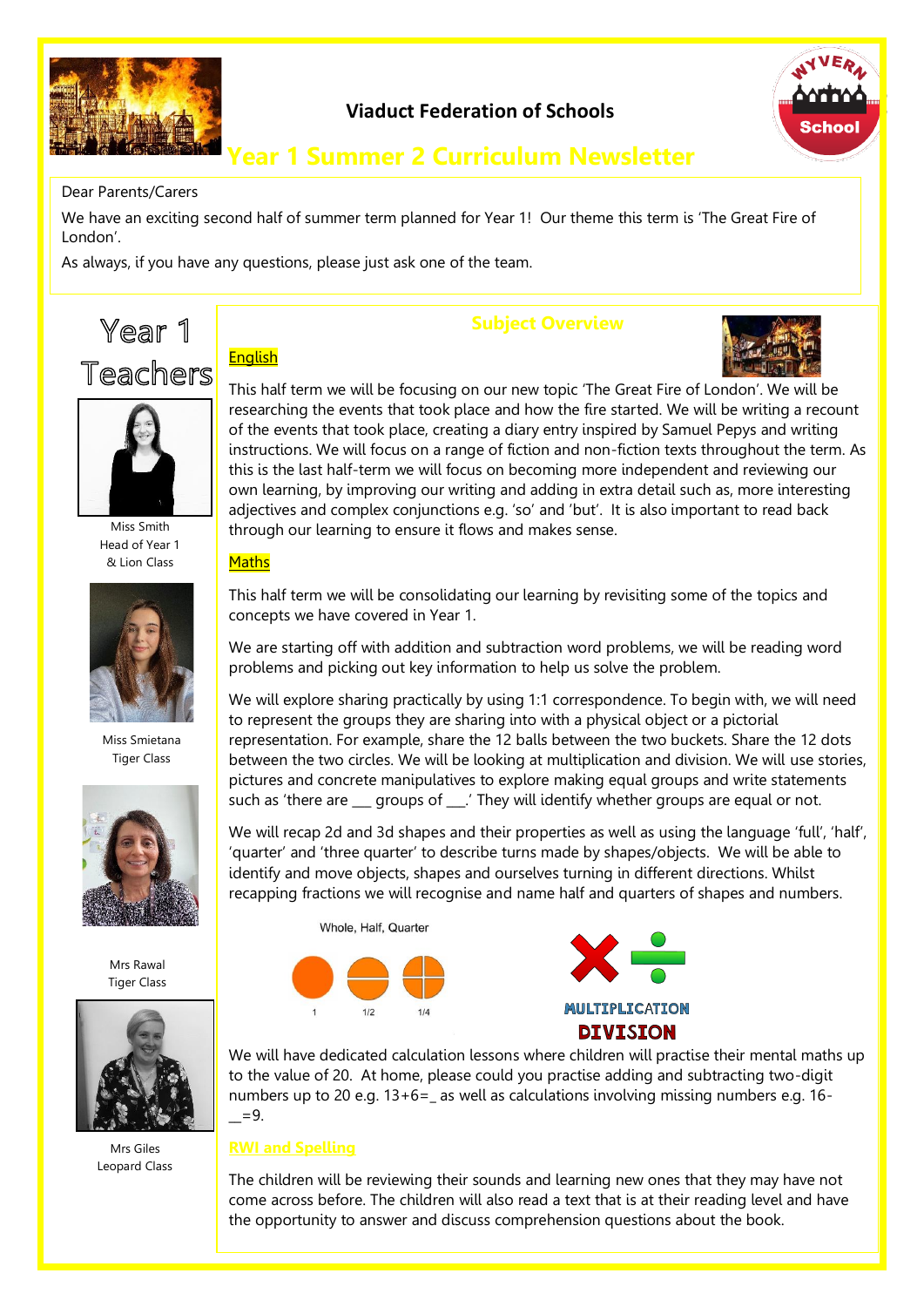#### **Useful Websites for Home Learning**

https://www.getepic.com/ - Great range of books to read https://www.oxfordowl.co.uk/ - Online books available https://www.ictgames.com/ - Online games for Maths and English https://www.phonicsplay.co.uk/ - Phonics games <https://www.fireoflondon.org.uk/game/> -Great fire of London game

#### **Science**

This half term, in science, we will observe changes across the four seasons. We will observe and describe weather associated with the seasons and how day length varies. We will look at trees, plants, and clothes that we wear and how they change from winter to spring. We will gather and record data to help us answer questions by recording the temperature, rainfall, and wind direction. Going on an outdoor walk will also help us observe the changes, we will discuss how day length varies in the context of the seasons.





## **DT**

We will be looking carefully at Tudor houses, designing our own Tudor house and then we will make it using junk modelling equipment. We will be getting the children to look carefully at their own design so they can follow their own instructions. The children will be exploring different ways to join materials and then explore how to make their structure stronger. The children will be reminded how to use equipment carefully and sensibly. Once the children have finished making their Tudor house, they will then be evaluating their house and other peoples. This will form good discussions between their peers.



### **RE**

During this term we will be focusing our work on Christianity and how Christians believe they should behave.

We will be learning about Jesus' disciples, who they were and what they did. We will also be learning about the parables that are found in the Bible. These are short stories with a moral. Throughout the weeks we will be learning about the miracles which Christians believe Jesus carried out. e.g. turning water into wine and also learning about the 10 commandants which are also found in the Bible. We will be finishing our topic learning about the role of Church leaders and how they should behave living their own lives like Jesus did.

#### **Computing**

We will be continuing our focus on 'Purple Mash'. Purple Mash is a creative online space from 2Simple. Purple Mash hosts an exciting mash-up of curriculum focused activities, creative tools, programs and games to support and inspire creative learning every day. Each user receives an individual login to save and retrieve their work. This half-term the children will be learning how to use the mirror tool and add symmetry to their drawings, and they will learn how to add an image to their drawing and write a caption with it. As our focus is 'Great Fire of London' we will be adding flames to the picture using the appropriate pen tool to add detail of smoke. Finally, we will evaluate how well we have used technology to create a picture by providing positive feedback and a next step.